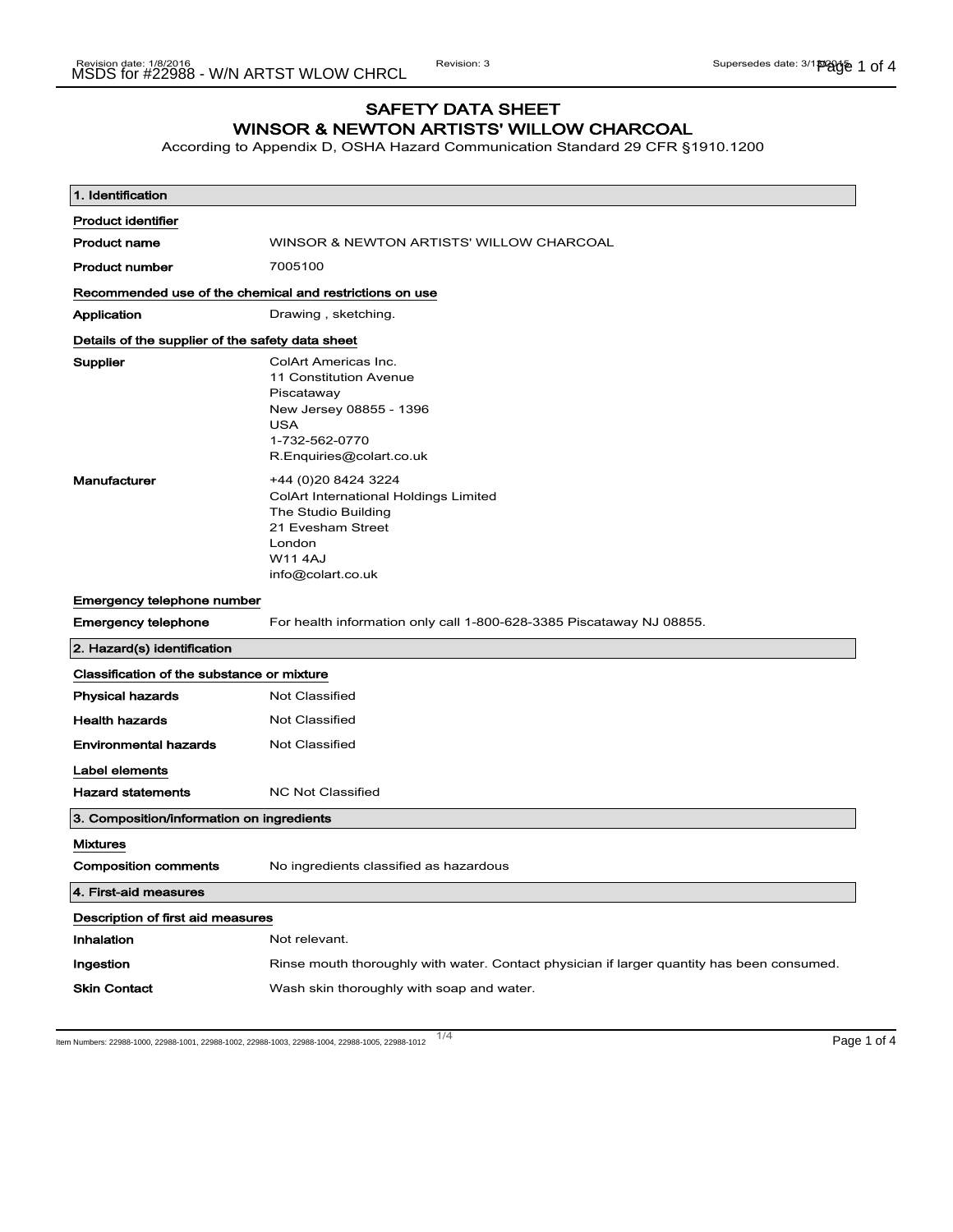# WINSOR & NEWTON ARTISTS' WILLOW CHARCOAL

| Eye contact                                                  | Not relevant.                                                                                                                                                                                                                                                         |  |
|--------------------------------------------------------------|-----------------------------------------------------------------------------------------------------------------------------------------------------------------------------------------------------------------------------------------------------------------------|--|
|                                                              | Indication of immediate medical attention and special treatment needed                                                                                                                                                                                                |  |
| Notes for the doctor                                         | No specific recommendations.                                                                                                                                                                                                                                          |  |
| 5. Fire-fighting measures                                    |                                                                                                                                                                                                                                                                       |  |
| <b>Extinguishing media</b>                                   |                                                                                                                                                                                                                                                                       |  |
| Suitable extinguishing media                                 | Use fire-extinguishing media suitable for the surrounding fire.                                                                                                                                                                                                       |  |
| Special hazards arising from the substance or mixture        |                                                                                                                                                                                                                                                                       |  |
| <b>Hazardous combustion</b><br>products                      | Thermal decomposition or combustion may liberate carbon oxides and other toxic gases or<br>vapours. Oxides of carbon.                                                                                                                                                 |  |
| Advice for firefighters                                      |                                                                                                                                                                                                                                                                       |  |
| Protective actions during<br>firefighting                    | No specific firefighting precautions known.                                                                                                                                                                                                                           |  |
| 6. Accidental release measures                               |                                                                                                                                                                                                                                                                       |  |
| <b>Environmental precautions</b>                             |                                                                                                                                                                                                                                                                       |  |
| <b>Environmental precautions</b>                             | Not considered to be a significant hazard due to the small quantities used.                                                                                                                                                                                           |  |
| Methods and material for containment and cleaning up         |                                                                                                                                                                                                                                                                       |  |
| Methods for cleaning up                                      | No specific clean-up procedure recommended.                                                                                                                                                                                                                           |  |
| 7. Handling and storage                                      |                                                                                                                                                                                                                                                                       |  |
| Precautions for safe handling                                |                                                                                                                                                                                                                                                                       |  |
| Usage precautions                                            | Avoid inhalation of dust. Avoid spreading dust.                                                                                                                                                                                                                       |  |
| Conditions for safe storage, including any incompatibilities |                                                                                                                                                                                                                                                                       |  |
| Storage precautions                                          | Store in tightly closed original container in a dry, cool and well-ventilated place. Keep only in<br>the original container.                                                                                                                                          |  |
| Specific end uses(s)                                         |                                                                                                                                                                                                                                                                       |  |
| Specific end use(s)                                          | The identified uses for this product are detailed in Section 1.2.                                                                                                                                                                                                     |  |
| 8. Exposure Controls/personal protection                     |                                                                                                                                                                                                                                                                       |  |
| <b>Exposure controls</b>                                     |                                                                                                                                                                                                                                                                       |  |
| Hygiene measures                                             | DO NOT SMOKE IN WORK AREA! Wash hands at the end of each work shift and before<br>eating, smoking and using the toilet. Wash promptly if skin becomes contaminated. Promptly<br>remove any clothing that becomes contaminated. When using do not eat, drink or smoke. |  |
| 9. Physical and Chemical Properties                          |                                                                                                                                                                                                                                                                       |  |
| Information on basic physical and chemical properties        |                                                                                                                                                                                                                                                                       |  |
| Appearance                                                   | Solid                                                                                                                                                                                                                                                                 |  |
| Color                                                        | Black.                                                                                                                                                                                                                                                                |  |
| рH                                                           | Not applicable.                                                                                                                                                                                                                                                       |  |
| <b>Flash point</b>                                           | Not applicable.                                                                                                                                                                                                                                                       |  |
| <b>Relative density</b>                                      | 1.3 - 1.5 @ 20 $^{\circ}$ C                                                                                                                                                                                                                                           |  |

ltem Numbers: 22988-1000, 22988-1001, 22988-1002, 22988-1003, 22988-1004, 22988-1005, 22988-1012 2/4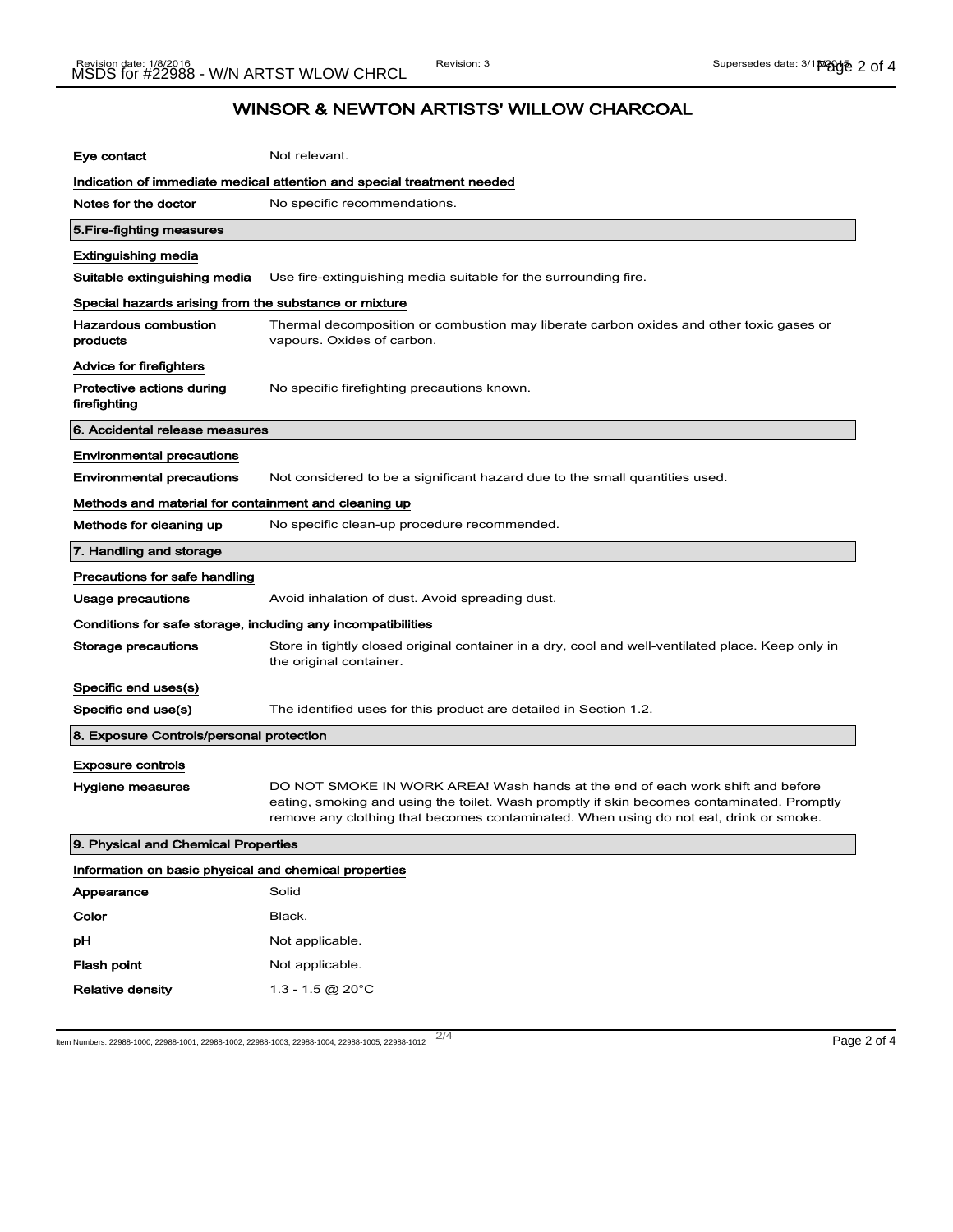## WINSOR & NEWTON ARTISTS' WILLOW CHARCOAL

| <b>Other information</b>                                            | Not available.                                                                                                                 |  |
|---------------------------------------------------------------------|--------------------------------------------------------------------------------------------------------------------------------|--|
| 10. Stability and reactivity                                        |                                                                                                                                |  |
| <b>Stability</b>                                                    | Stable at normal ambient temperatures.                                                                                         |  |
| <b>Possibility of hazardous</b><br>reactions                        | Not relevant.                                                                                                                  |  |
| Conditions to avoid                                                 | Not relevant.                                                                                                                  |  |
| Hazardous decomposition<br>products                                 | Fire creates: Carbon monoxide (CO). Carbon dioxide (CO2).                                                                      |  |
| 11. Toxicological information                                       |                                                                                                                                |  |
| Information on toxicological effects                                |                                                                                                                                |  |
| <b>Toxicological effects</b>                                        | No data recorded.                                                                                                              |  |
| Acute toxicity - dermal<br>Notes (dermal LD <sub>50</sub> )         | Not determined.                                                                                                                |  |
| Acute toxicity - inhalation<br>Notes (inhalation LC <sub>50</sub> ) | Not determined.                                                                                                                |  |
| Acute and chronic health<br>hazards                                 | No specific health hazards known. Dust may irritate the respiratory system.                                                    |  |
| 12. Ecological Information                                          |                                                                                                                                |  |
| Ecotoxicity                                                         | Not regarded as dangerous for the environment.                                                                                 |  |
| <b>Toxicity</b>                                                     |                                                                                                                                |  |
| Acute toxicity - fish                                               | Not relevant.                                                                                                                  |  |
| Acute toxicity - aquatic<br>invertebrates                           | Not relevant.                                                                                                                  |  |
| Acute toxicity - aquatic plants                                     | Not relevant.                                                                                                                  |  |
| Acute toxicity -<br>microorganisms                                  | Not relevant.                                                                                                                  |  |
| Persistence and degradability                                       |                                                                                                                                |  |
|                                                                     | <b>Persistence and degradability</b> The product is readily biodegradable.                                                     |  |
| 13. Disposal considerations                                         |                                                                                                                                |  |
| Waste treatment methods                                             |                                                                                                                                |  |
| <b>Disposal methods</b>                                             | Dispose of waste to licensed waste disposal site in accordance with the requirements of the<br>local Waste Disposal Authority. |  |
| <b>Waste class</b>                                                  | 08 01 12 waste paint and varnish other than those mentioned in 08 01 11                                                        |  |
| 14. Transport information                                           |                                                                                                                                |  |
| General                                                             |                                                                                                                                |  |

3/ 4 Item Numbers: 22988-1000, 22988-1001, 22988-1002, 22988-1003, 22988-1004, 22988-1005, 22988-1012 Page 3 of 4